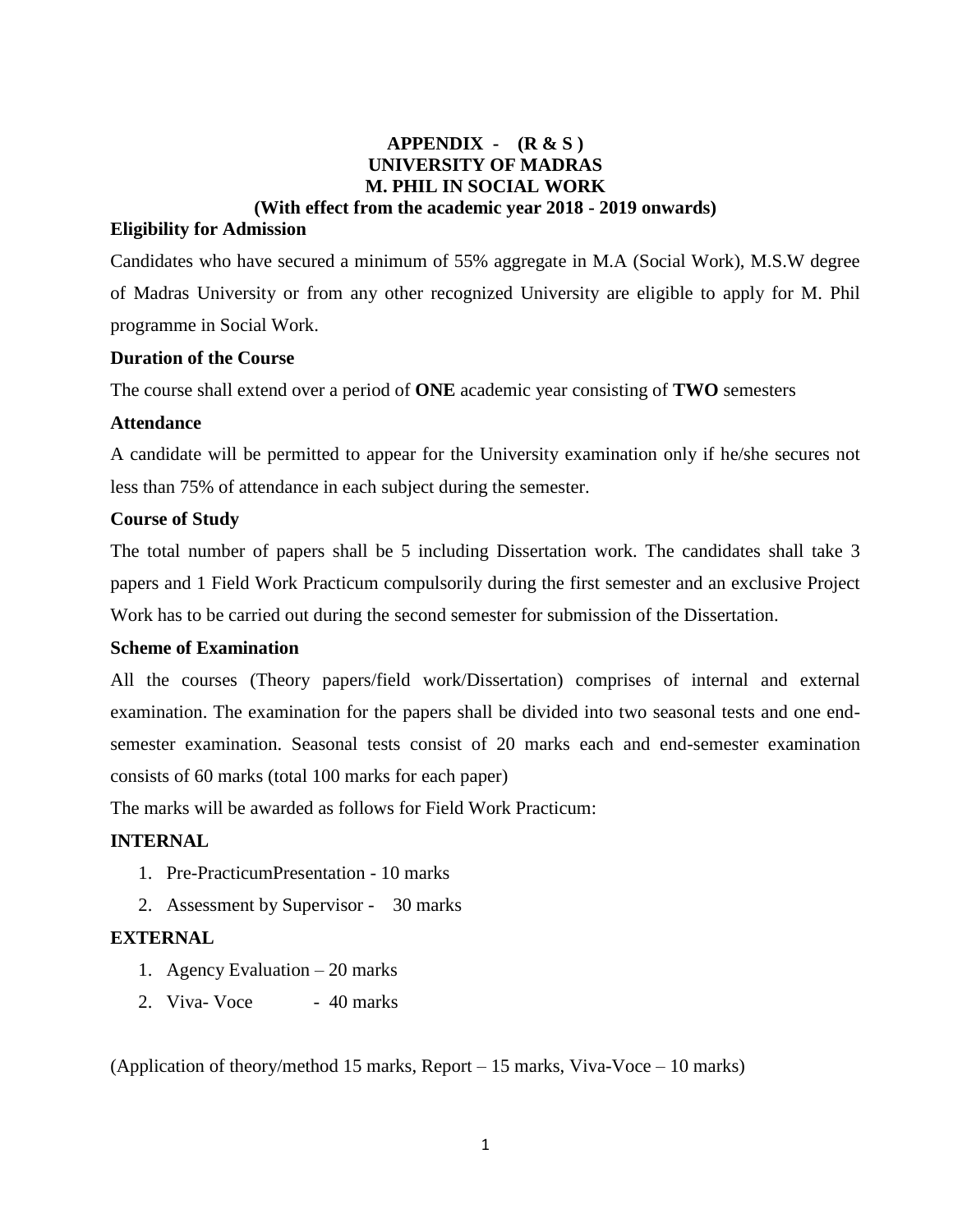Total marks for Dissertation – 200 marks, 40 marks for periodical presentations, 120 marks for Dissertation and 40 marks for viva-voce.

# **Passing Minimum**

A candidate shall be declared to have passed in each paper and Dissertation work if he/she secures not less than 50% of the marks prescribed for the examination.

Successful candidates are classified as follows:

| <b>OWPM</b> | <b>LETTER GRADE</b> | <b>CLASS</b>       |  |  |
|-------------|---------------------|--------------------|--|--|
| 75-100      |                     | <b>OUTSTANDING</b> |  |  |
| 65-74       | $A+$                | <b>FIRST</b>       |  |  |
| $60 - 64$   | $\forall$           | <b>FIRST</b>       |  |  |
| 55-59       | B                   | <b>SECOND</b>      |  |  |
| 50-54       | $B+$                | <b>SECOND</b>      |  |  |
| $0-49$      | F                   | <b>FAIL</b>        |  |  |

## **Ranking**

Candidates who pass all the examinations prescribed for the course in the First Appearance, instance only are eligible for ranking/distinction

## **Pattern of Question paper**

Pattern of Question paper for the maximum of 60 marks for the end-semester examination.

# **SECTION A**

# ANSWER ANY **FIVE** OUT OF 6 QUESTIONS IN NOT LESS THAN **1200 WORDS**

5 Questions of 4 marks each 5x4 marks = 20 marks

## **SECTION B**

ANSWER ANY **FOUR** OUT OF 6 QUESTIONS IN NOT LESS THAN **600 WORDS**

4 Questions of 10 marks each  $10x4$  marks  $= 40$  marks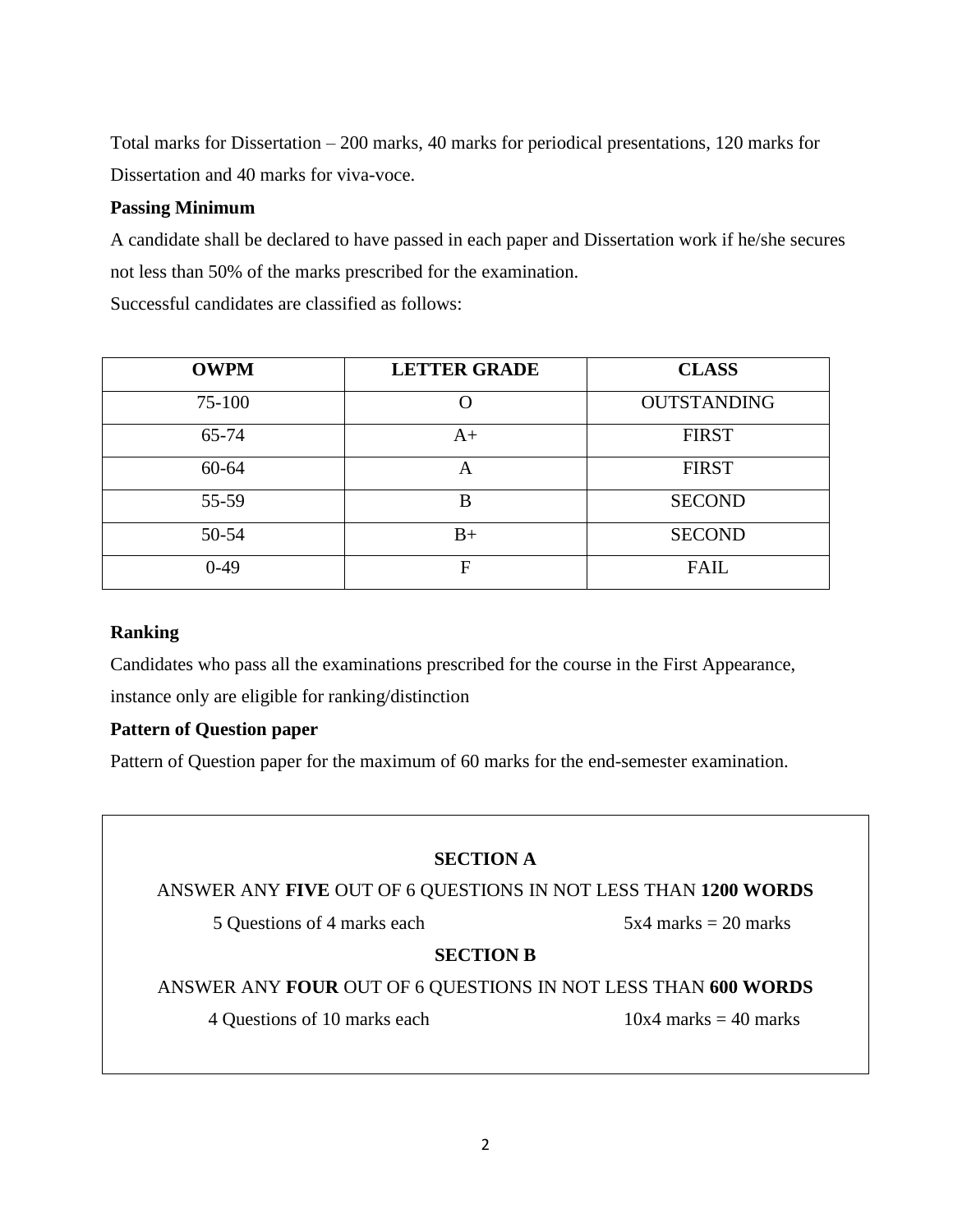# **ELIGIBILITY FOR AWARD OF DEGREE**

- 1. Only candidates who have undergone the said programme of study over two semesters with adequate attendance and passed all the courses of study.
- 2. A candidate who is unable to complete all the requirements of the M. Phil Programme within a period of 3 years from the date of admission shall be deregistered automatically.

## **Course Requirements**

Every research scholar is required to participate in the Workshop/ present a paper based on his/her research topic or any other theme in any national or International conference. This is requirement for course completion. It may even be fulfilled during I/II semester

| <b>Course</b> | Code               | <b>Title of the Course</b>             | <b>Marks</b>                   |     | <b>Total</b> | <b>Credits</b> |
|---------------|--------------------|----------------------------------------|--------------------------------|-----|--------------|----------------|
| Course I      | <b>MPSW 5A</b>     | Advanced Social Work Theory and        |                                |     |              |                |
|               |                    | Practice                               | 40                             | 60  | 100          | 5              |
| Course II     | <b>MPSW 5B</b>     | <b>Advanced Social Work Research</b>   | 40                             | 60  | 100          | 5              |
|               |                    | Methodology and Statistics             |                                |     |              |                |
| Course III    | MPSW 5C            | Social Work Pedagogy and Scholarship   | 40                             | 60  | 100          | 5              |
| Course IV     | <b>MPSW 5D</b>     | <b>Field Work Practicum</b>            | 40                             | 60  | 100          | 5              |
|               | <b>MPSW 5E</b>     | Dissertation                           | 100                            | 100 | 200          | 16             |
|               | <b>MPSWR1</b>      | Participation in                       |                                |     |              |                |
|               |                    | Workshop/Seminars/Conferences          |                                |     |              |                |
|               | MPSW R2            | Paper Presentation in International/   | Required for course completion |     |              |                |
|               |                    | National/ State Level Conferences      |                                |     |              |                |
|               | MPSW <sub>R3</sub> | 1 publication in peer reviewed journal |                                |     |              |                |
|               |                    | is mandatory                           |                                |     |              |                |

# **COURSE STRUCTURE FOR M. PHIL IN SOCIAL WORK (FULL TIME)**

R – Required for Course Completion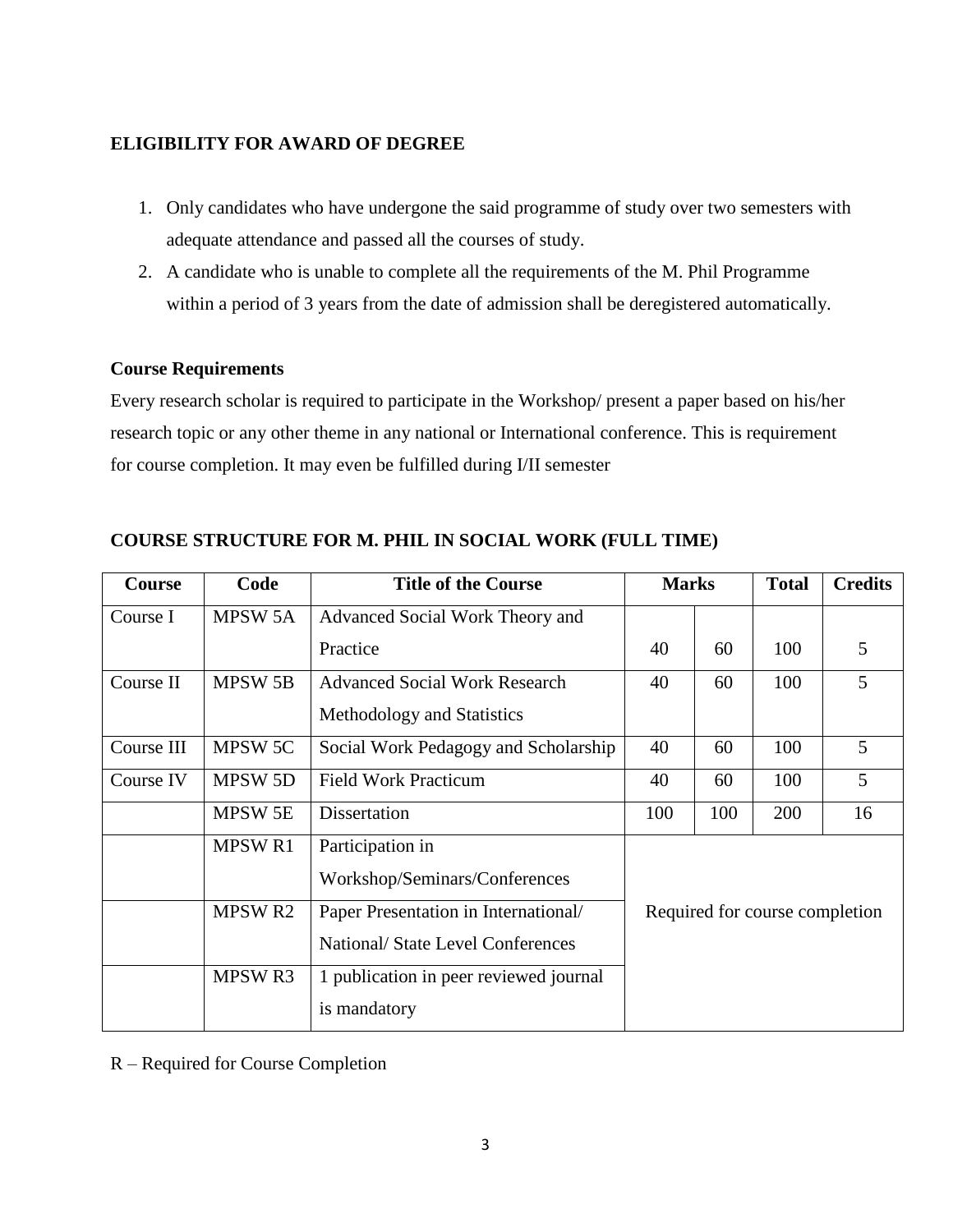# **APPENDIX - ( S ) UNIVERSITY OF MADRAS M. PHIL IN SOCIAL WORK**

#### **SEMESTER I**

## **COURSE I - ADVANCED SOCIAL WORK THEORY AND PRACTICE Total Credit: 05 Teaching Hours: 60 hours**

#### **OBJECTIVES:**

- 1. Provide the student with advanced theoretical knowledge theoretical perspectives in the discipline of Social Work.
- 2. Facilitate opportunities for the student to articulate personal and professional values and equip with skills required for practice trans-disciplinary and international settings

# **UNIT I: IDEOLOGICAL PERSPECTIVES IN SOCIAL WORK (10 hours)**

- 1.1. **Ideologies**: Existentialism, eclecticism, humanitarianism, welfarism, socialism, democracy, Marxism, Gandhianism, feminism, environmentalism, philanthropy, human rights, equality, equity and social justice, post-modernism
- 1.2. **Social Work Profession**: Evolution of Social Work, Social Work Philosophy: values, beliefs and principles, Code of ethics
- 1.3. **Social Work in India:** Socio-cultural and religious thought, Constitutional safeguards; Social reform movements, Gandhian constructive work, emergence as a profession in India, contributions of Voluntary organisations, NGOs and CSOs

## UNIT II: THEORETICAL PERSPECTIVES IN SOCIAL WORK (10 hours)

- 2.1. **Clinical Perspectives**: Psychodynamic approach (Hollis and Woods), behavioural approach (Fischer and Gochros), crisis intervention (Naomi Golan) task-centred approach (Reid and Epstein),
- 2.2. **Development Perspectives**: Anti-discriminatory practice (Thompson), radical and Marxist approach (Corrigan and Leonard), Feminist social work (Dominelli) empowerment and advocacy approaches (Barbara Solomon), Rights based approaches.
- 2.3. **Systems Perspectives:**basic concepts, Integrated/ Generalist/ Systems theory application in Social Work (Pincus and Minahan), Ecological Systems theory: the life model, networking and social support systems; Indigenous Models

## **UNIT III:SOCIAL WORK, SUPERVISIONAND FIELDS OF PRACTICE (15 hours)**

- 3.1. **Social Work Practice**: Definition, goals, functions, purpose; levels of practice: Micro, Mezzoand Macro levels, Social work methods and its application at various levels of field practice, Dilemmas in professionalizing and de-professionalizing Social Work
- 3.2. **Fields of Practice:**family, youth, adolescents and child settings, health care settings, mental health/clinical settings, public and social welfare, school social work, Correctional, human rights and social justice, community development,ecology and social work industrial social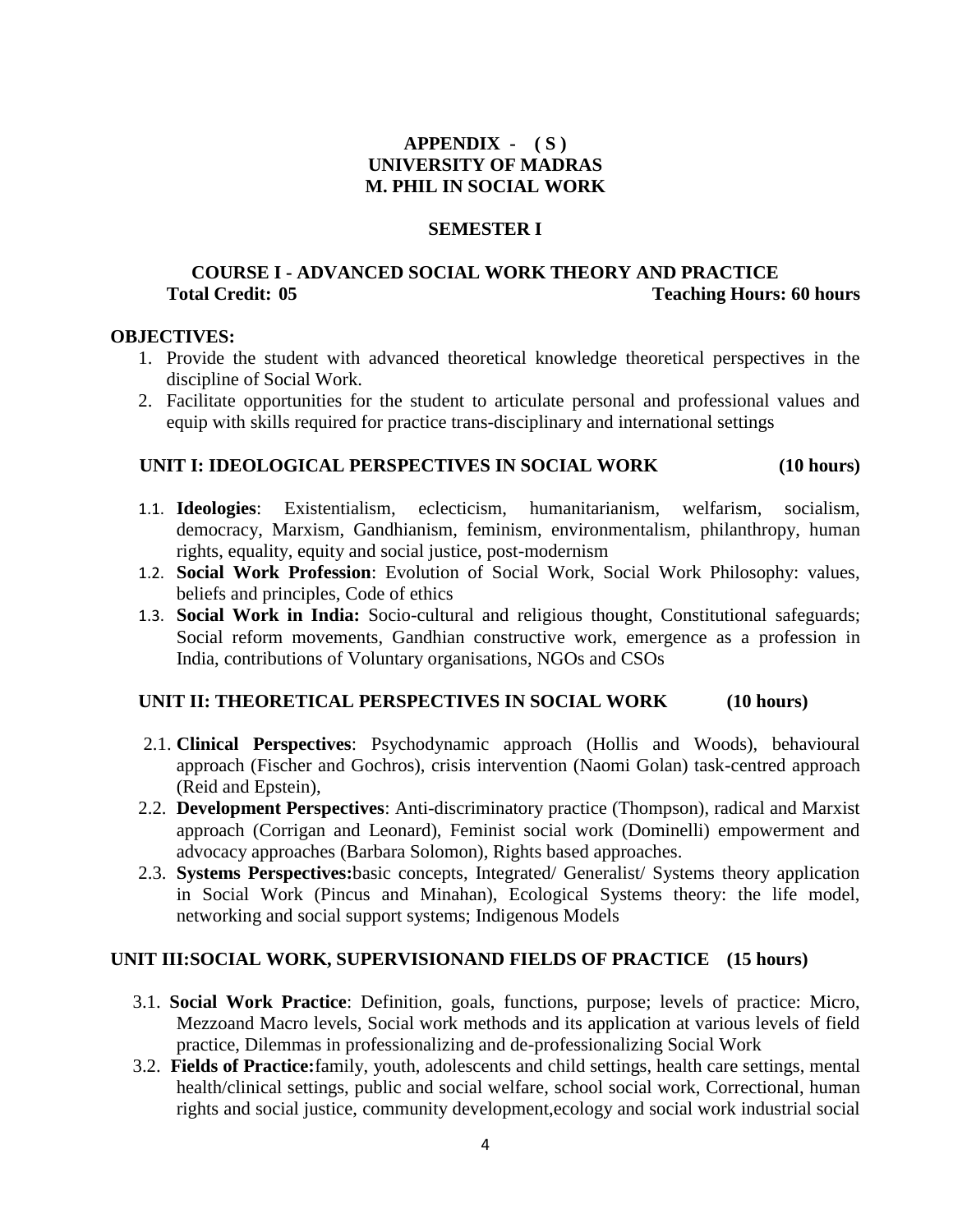work, human resource development, marginal communities -LGBTQA communities, dalits, tribals, women, differently abled communities.

3.3. **AdvancedSkills for Practice:**critical thinking, policy analysis, needs assessment, building relationships, communication, time management, collaborative skills and team building, leadership and empowerment skills, capacity building and cultural competencies.

#### **UNIT IV: INTERNATIONAL SOCIAL WORK PRATICE (15 hours)**

4.1. **International Social Work:**Concept, Definition and importance, Melbourne Declaration, Global Standards for Education and various fields of practice; meaning of global, international and trans-national.

Global Issues and need for International practice, basic concepts, principles and assumptions; values, beliefs and goals

- 4.2. **Practice Levels and Sectors:**Cultural and Ethnic Diversity, Issues, Barriers and Opportunities for practice, Social Work and International Social Welfare Policies
- 4.3. **Approaches in International Practice**: Personal, Social, Developmental, Global; Multicultural, International and Transnational Practice Models; Global Agenda for Social Work; Global competencies

# **UNIT V ROLE OF INTERNATIONAL AGENCIES, INGOs, NGOs AND GOVERNMENT ORGANISATIONS (10 hours)**

- 5.1.**Role of Agencies in Development Practice**: UN Agencies, INGOs, NGOs and Human RightsOrganisations; International Service-Delivery Programmes, Skills sets for International practice, Dilemmas in International Practice.
- 5.2. **Contributions of International Agencies:**UNICEF, UNHCR, UN-WOMEN,Case Studies - Action Aid, OXFAM, World Vision, Pradhan, PRIA, Dhan Foundation.
- 5.3. **Contributions of National Agencies:** Five Year Plans and programmes/schemes for the marginalized sections, Programmes of the Central and State Social Welfare Boards, Programmes of the Ministry of Social Justice and Empowerment

## **REFRENCES**

- 1. Balgopal, Pallasana R. and Thomas Vassil (1983) Groups in Social Work: Ecological Perspectives, Macmillan, New York.
- 2. Bandura, Albert (1997) Social Learning Theory (Englewood Cliffs, NJ, Prentice-Hall)
- 3. Barker L.Robert (1987) Social Work Dictionary, National Association of Social Workers, Mary Land.
- 4. Berger, Peter L. and Thomas Luckmann(1971), The Social Construction of Reality (Harmondsworth, Middlesex, Penguin) (Original American Publication 1966).
- 5. Break Will, Glynis M, and Colin Rowett (1982) Social Work and Psychological Approach (Wokingham, Berks, Van Nostrand Reinhold)
- 6. Cox David, ManoharPawar, International Social Work; Issues, Strategies and Programmes, New Delhi; Vistaar. 2006.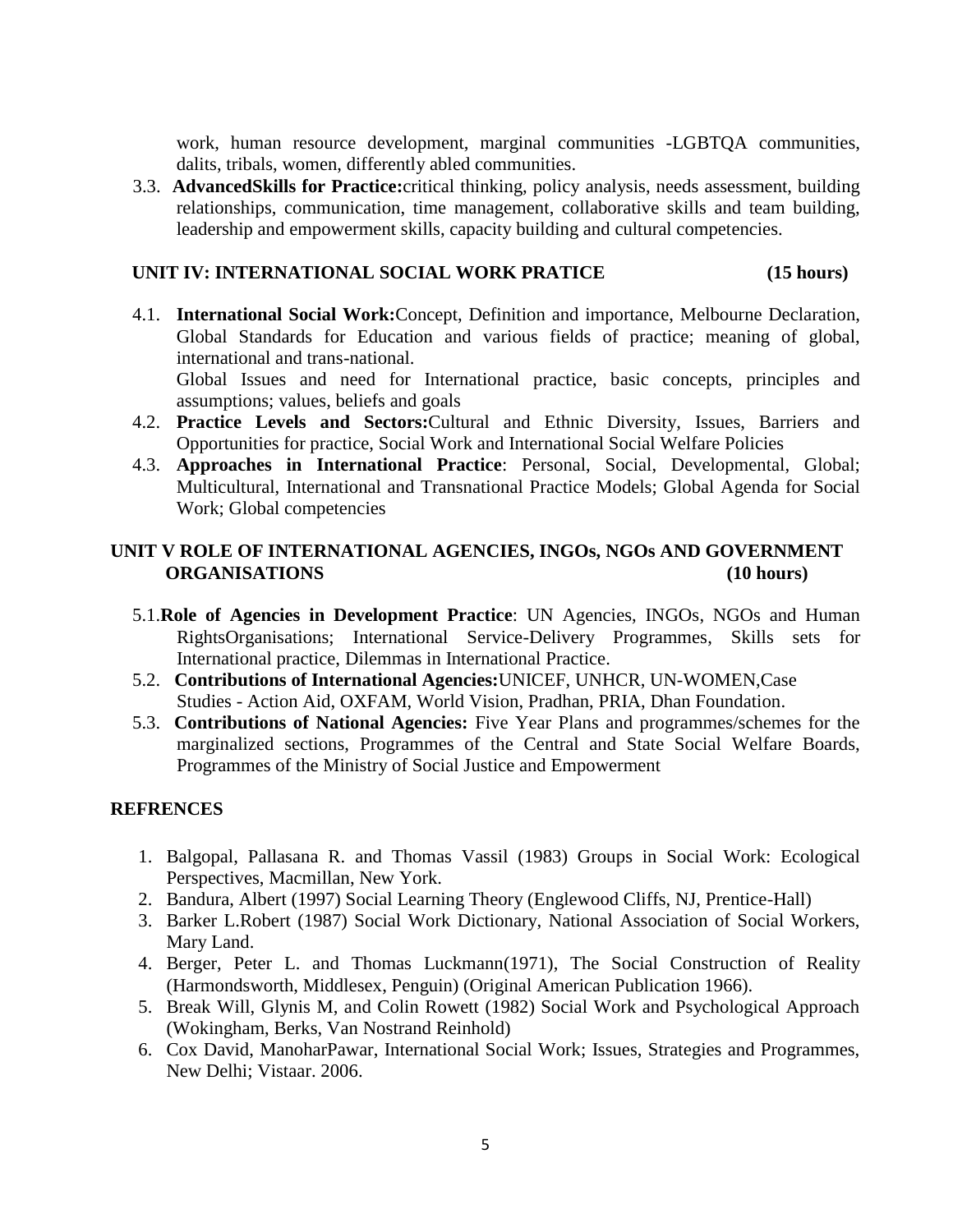- 7. Dominelli, L.D., Social Work: Theory and Practice for a Changing Profession. Cambridge: Policy. 2004.
- 8. Finkel, L.B.Kelley, M.L.& Ashby .J(2003) Geographic Mobility, Family and Maternal Variables as related to the Psycho Social Adjustment of Military Children.
- 9. Hokenstad, Merle C. &Midgley, James (1997). Issues in International Social Work: Global Challenges for a New Century, Washington, DC: NASW Press
- 10. Healy, Lynne M. (2008). International Social Work. Professional Action in an Interdependent World. NY: Oxford University Press.
- 11. Kelley, M.L. The Effect of Military Induced Separation on the Parenting Stress and Family functioning, American Journal of Orthopsychiatry.
- 12. Midgley, J., Social Work in International Context: Challenges and Opportunities for the 21st Century. In M. Reisch& E. Gambrill (Eds.), Social Work in the 21st Century (pp. 59-67). CA: Thousand Oaks, Pine Forge, 1997.
- 13. Nagpaul, H., The diffusion of American Social Work to India. New York: International Social Work, 1997.
- 14. NASW & Oxford University Press, Encyclopaedia of Social Work, London: Co-published by the NASW Press and Oxford University Press, 2008.
- 15. Payne, M., Social Work Education: International Standards. In Hessle, S. (Ed.), International Standard Setting of Higher Social Work Education, Stockholm University; Stockholm Studies of Social Work, 2001.
- 16. Ramanathan, Chathapuram S. & link, Rosemary J. (1999). All our Futures; Principles and Resources for Social Work Practice in a Global era. Pacific Grove, CA
- 17. Shankardass, Rani Dhavan (2000). Punishment and Prison: India and International Perspectives. New Delhi, Sage Publications.
- 18. Siddique, A. (1983) Criminology (2<sup>nd</sup> Edition). Lucknow, Eastern Book Co.
- 19. Vadackumchery, James. (1997) the Police, Court & Injustice. APH Publishing Corporation. New Delhi.

#### **WEB RESOURCES**

www.icsd.info www.icsw.org www.icsd.info www.ifsw.org www.iassw-aiets.org www.unv.org www.worldbank.org www.sagepub.com www.un.org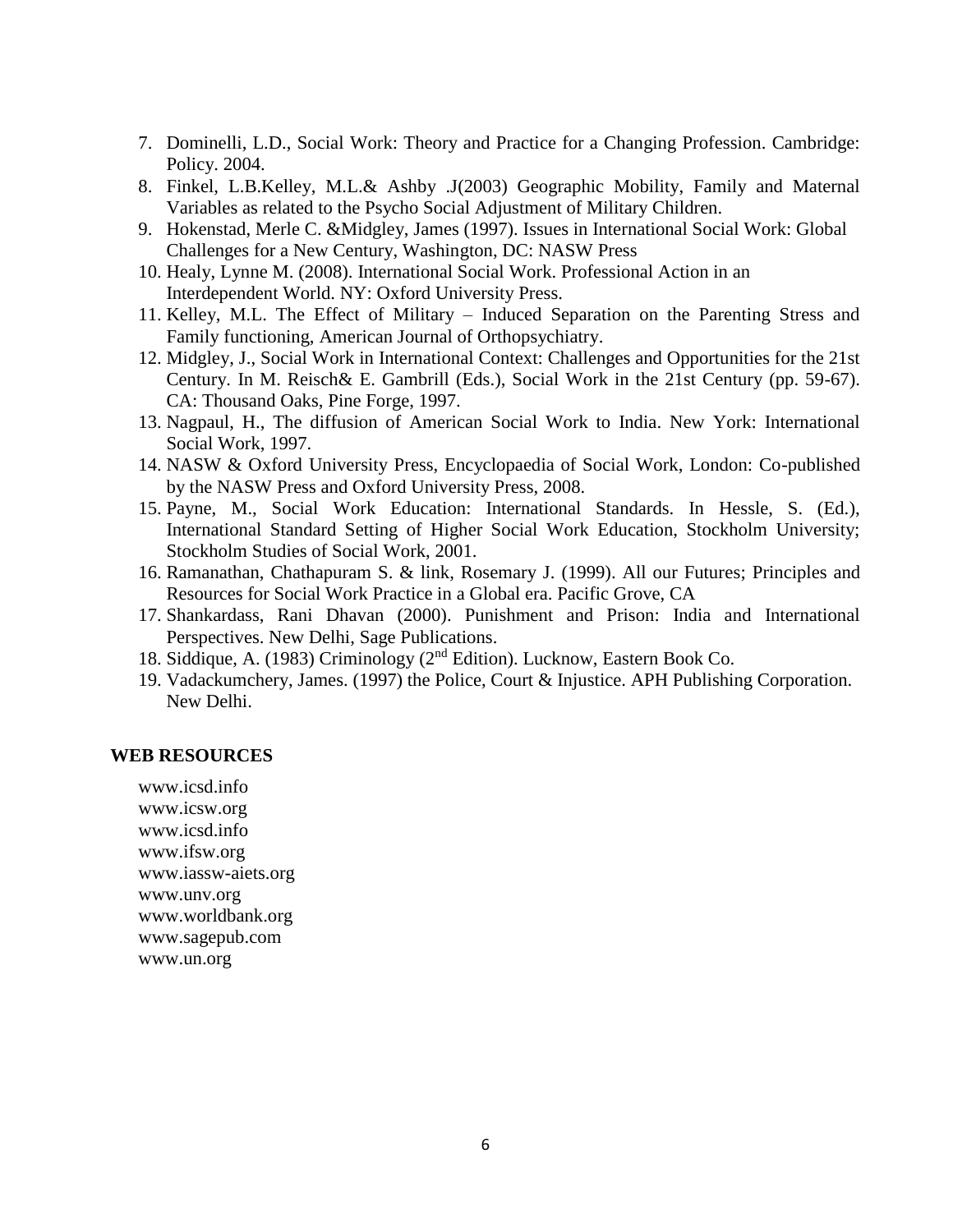# **SEMESTER I COURSE II–ADVANCED SOCIAL WORK RESEARCH METHODOLOGY AND STATISTICS**

## **CREDITS: 05 TEACHING HOURS: 60 HOURS**

## **OBJECTIVES:**

- 1. To provide the student with knowledge of Social Work Research Methodology and Statistics to conceptualize and execute a research study relevant in the discipline of Social Work.
- 2. To equip the student with the necessary skills in applyingresearch and statistical methods in Social Work Research and Practice.

# **UNIT I: SOCIAL WORK RESEARCH-INTRODUCTION (05 hours)**

- 1.1. **Scientific Research:** definition and meaning, elements, characteristics and purpose,scientific inquiry – observation, induction, explanation, deduction, prediction,and verification; scientific attitude; Research philosophies -ontology, epistemology, methodology, methods and sources; types of research – pure and applied research; Ethics and politics of research.
- 1.2. **Social Research and Social Work Research:** definition and meaning, objectives, scope and limitations, Integrating research and practice in social work, difference between social research and social work research, ethical consent in social work research, research as a method in social work.
- 1.3. **Literature Review:**purpose, types of reviews- argumentative, integrative, historical, methodological, systematic, theoretical; Stages of reviewing data- problem formulation, literature search, data evaluation, analysis and interpretationof reviews.

## **UNIT II: QUALITATIVE AND QUANTITATIVE RESEARCH (05hours)**

- 2.1. **Quantitative and QualitativeResearch**:Nature and meaning, assumptions, characteristics, purpose,mixed method, quantitative Vs qualitative, appropriateness andlimitations. Evaluative Research: Needs assessments, cost benefit analysis, social impact analysis.
- 2.2. **Quantitative Approaches:** Positivist,post-positivist, interpretive/constructivist, postmodern and critical theory.
- 2.3. **Qualitative Approaches:**Grounded theory, narrative research, case study, conversation analysis, discourse analysis,case study, phenomenology, ethnography, ethnomethodology, ethology, PRA, historical research and action research

# **UNIT III: PROBLEM FORMULATION, RESEARCH DESIGNS AND SAMPLING (10 hours)**

3.1. **Problem Formulation:** Understanding social phenomena;Identifying and formulating aresearch problem, techniques involved in defining a problem,steps in stating a research problem;Inductive and deductive reasoning, use of theorization; conceptualization and operationalization.Concepts:Identification and formulation, inductive and deductive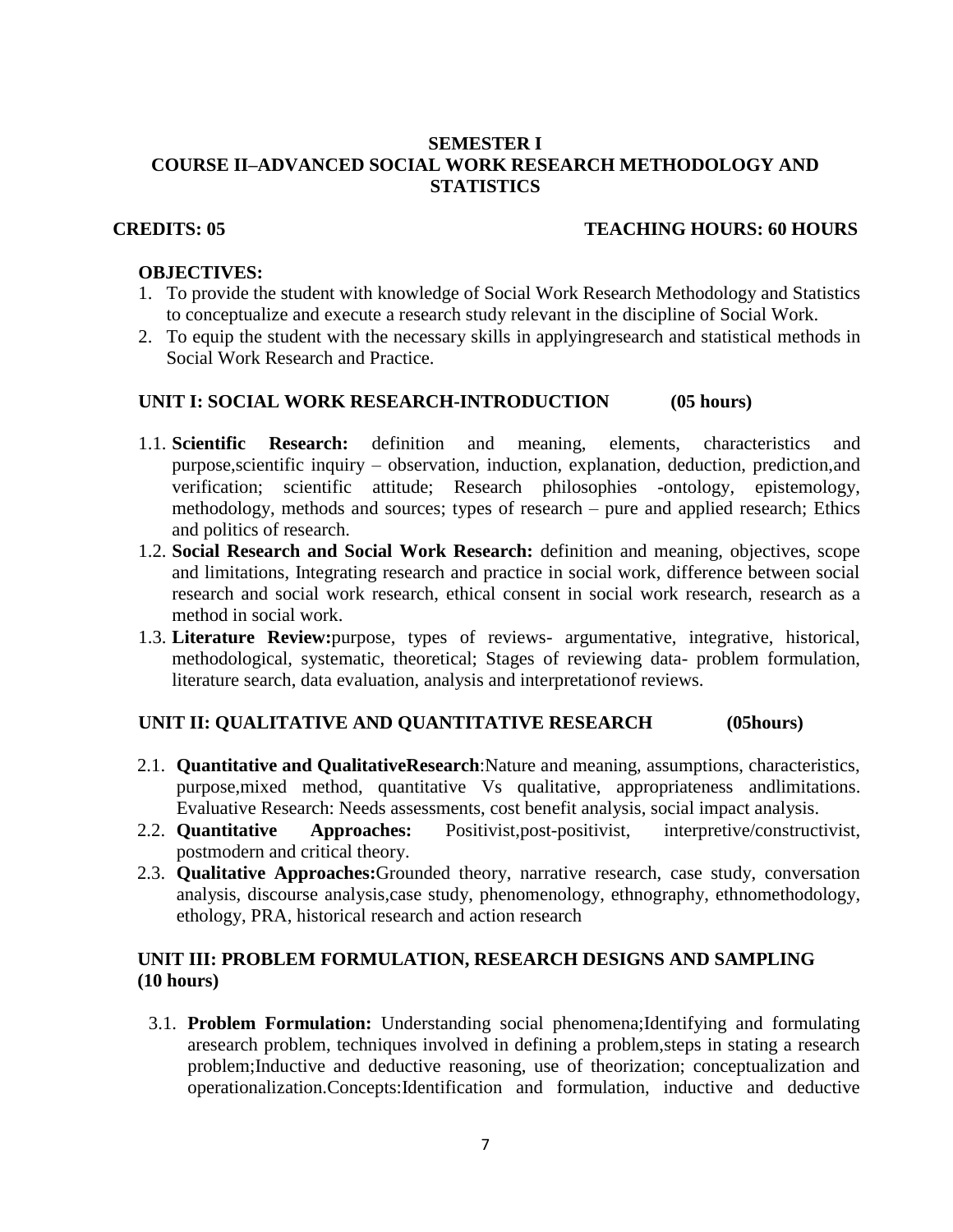reasoning, causality, establishing cause-effect relationships, logic of proof, method of agreement and concomitant variation.

Hypothesis:definition**,** meaning, characteristics, types, uses and testing of hypothesis-Type I & II Error / Sources of hypothesis and formulating hypothesis.

- 3.2. **Research Designs:**Definition,meaningand importance, logic of research designs, functions and typology of research designs: experimental – pure experimental and quasiexperimental designs; non-experimental designs – exploratory, formulative and descriptive– survey, historical; dynamic – cross-sectional, longitudinal, case study, participatory and rapid assessment procedures, single subject research, alternate singlesubject designs, diagnostic andevaluativeresearch, ex-post facto, causal, cohort, participatory and action research methods; Appropriateness, application and limitations of various designs.
- 3.3. **Sampling:** Meaning andlogic, sampling terminology: Universe (Population), sampling unit, sampling frame, sampling methods: probability and non-probability sampling, techniques of sampling, methods of calculating sample size, sampling and nonsamplingerrors, characteristics of a good sample method.

# **UNIT IV: METHODS AND TECHNIQUES OF DATA COLLECTION (10 hours)**

- 4.1. **Sources of Data Collection:**primary andsecondary data, unit of data collection and unit of data analysis, identification of sources.
- 4.2. **Methods of Data Collection:**experimental or laboratory methods simulation, field and laboratory experiments; non-experimental methods – field study, sample survey, case study, case narratives, FGDs; library method.
- 4.3. **Tools and Techniques:** Questionnaire andits types,interview schedule, observation and its types, interviews and its types, listening, communication, projective techniques, sociometry; pre-test & pilot study; use of information technology in data collection.

# **UNIT V: DATA PROCESSING AND STATISTICAL APPLICATIONS (30 hours)**

- 5.1. **Analysis of Quantitative data:**scope and limitations of statistics, data processing: editing, classification, coding and transcribing, summation, organization and presentation, Tabulation, diagrammatical and graphical presentation, use of software for data analysis. Statistical Applications: Measurement: Concept, levels of measurement – nominal, ordinal, interval, ration; normal distribution – characteristics of a normal curve
- 5.2. **Measurements:**Measures of Central tendency, Measures of Dispersion; Measures of Correlation and Regression, Tests of Significance:Hypotheses testing,Type I & Type II error, Level of confidence, degrees of freedom Chi square, 't' test. Time Series analysis: ANNOVA, ANCOVA & MANOVA – index number cluster analysis, factor analysis, discriminate analysis, path analysis and logistic regression, reliability and validity methods, unidimensionality; **Scales**: Rating scales, Attitude scales – Likert, Thurstone, Guttman.
- 5.3. **Analysis of Qualitative data:**Steps in Qualitative Research, tools and techniques in data collection – observation, interviewing, use of existing materials, data management, recording and field notes, (Document analysis), FGDs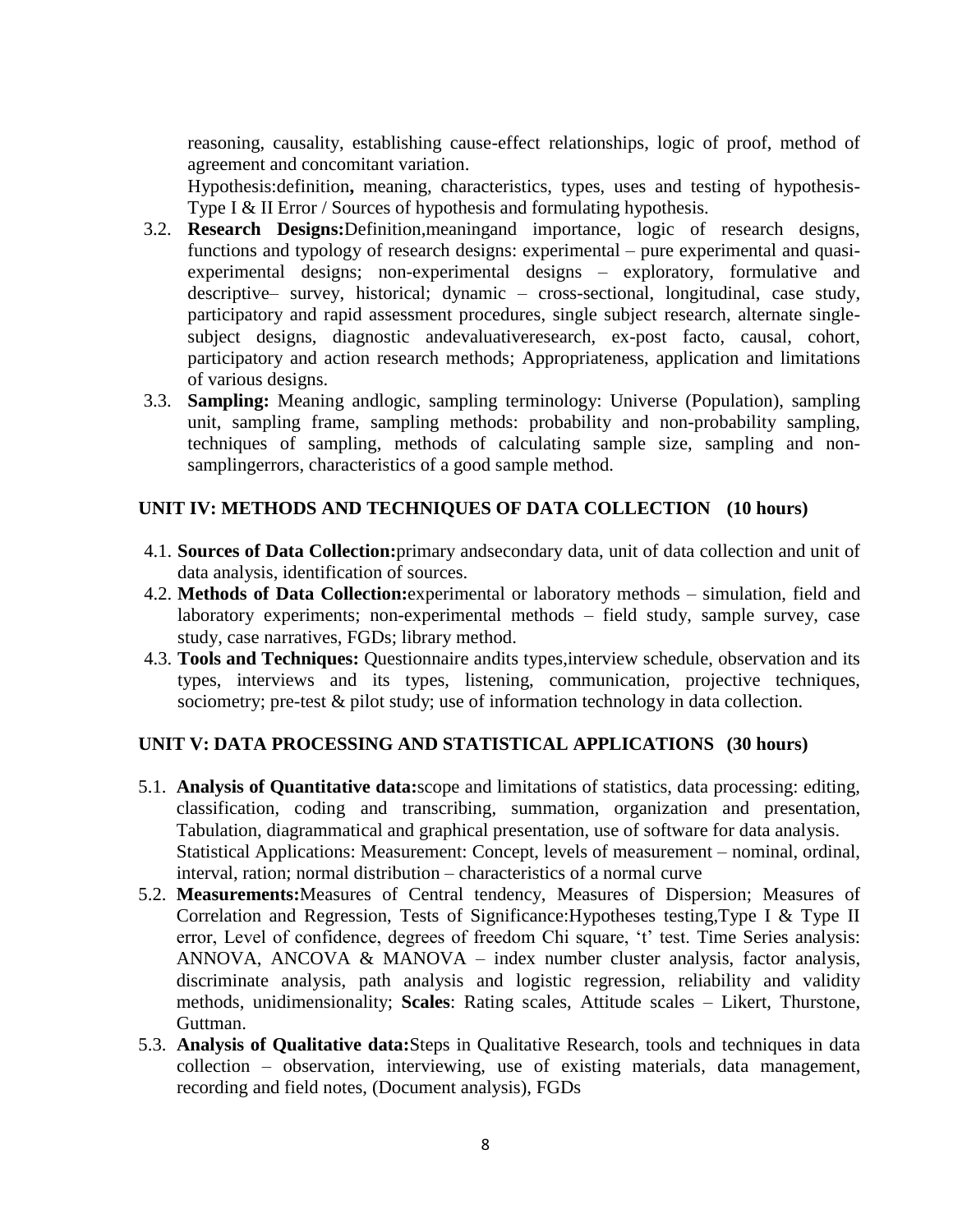Coding Data: concepts and categories, data reduction and data display (matrix & word list), KWIC (key words in context) summaries, memos, non-linear iterative characteristic of qualitative data, data immersion and display, reflection, rephrasing, metaphors and analogies, interpreting meaning, patterns;iteration, validity and reliability, triangulation and saturation;data analysis, explanation and theorization, conclusion and reporting.

#### **REFERENCES:**

- 1. Bryman, Alan (2016), "Social Research Methods," 5th Ed. Oxford University, United Kingdom.
- 2. Denzin, Norman &Yuonna (2005), "Hand Book of Qualitative Research," Sage Publications, New Delhi.
- 3. Guilford, J. P. (1959), "Fundamental Statistics in Psychology and Education," McGraw-Hill, New York.
- 4. Gupta, S. (2002), "Statistical Methods," Sultan Chand & Sons, New Delhi.
- 5. Kothari. C.R, (2004), Research Methodology, NAI Publishers, New Delhi
- 6. Lal Das, D. K. (2000), "Practice of Social Research: A Guide to Design and Implementation," CA: John Wiley & Sons, San Francisco.
- 7. Mizrahi, Terry & Larry E. Davis (2008), "Encyclopedia of Social Work: 20th edition," (4 volumes), Oxford University Press and The National Association of Social Workers, United Kingdom
- 8. Nagar A.L. & Das R. K. (1976), "Basic Statistics," Oxford University Press, New Delhi.
- 9. Rubin, Allen & Earl Babbie (2008), "Research Methods for Social Work," Brooks, Cole.
- 10. Rubin, Allen (2010), "Statistics for Evidence Based Practice and Evaluation," Brooke, Cole.
- 11. Stoecker, Randy (2005), "Research Methods for Community Change," Sage Publications, New Delhi.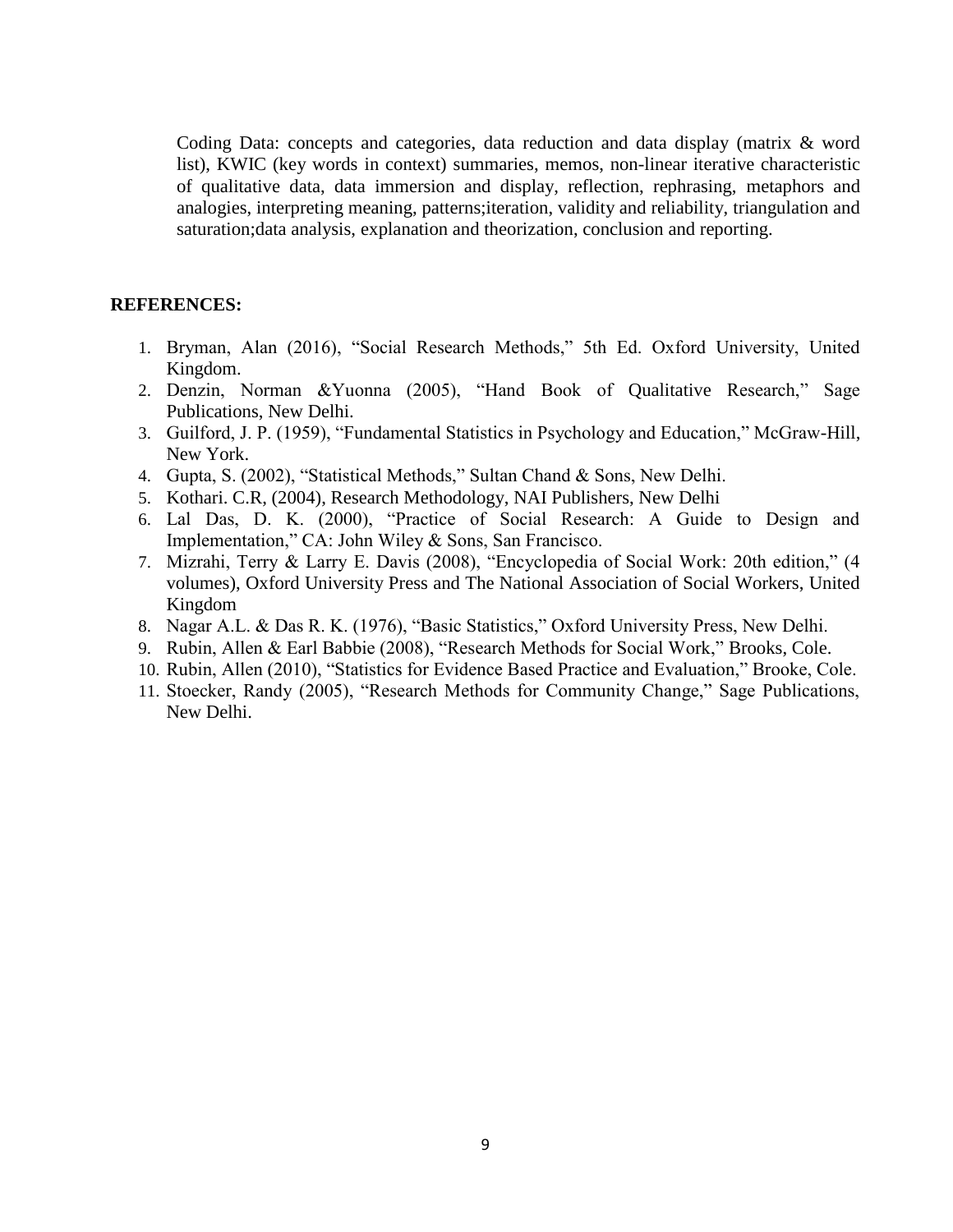# **SEMESTER I**

# **COURSE III - SOCIAL WORK PEDAGOGYAND ACADEMIC SCHOLARSHIP**

# **CREDITS: 05 TEACHING HOURS: 60 HOURS**

## **OBJECTIVES:**

- 1. To enhance knowledge on social work pedagogy, curriculum development and field training
- 2. To equip researchers with skills of utilizing technology and with referencing, reviewing and academic writing skills

# **UNIT I: SOCIAL WORK PEDAGOGY (10 hours)**

- 1.1. **Social Pedagogy:** Definition, objectives, principles and types difference between teaching and instruction.
- 1.2. **Social Work Pedagogy:**Approaches in Social work pedagogy, field instruction, Global standards for education and training, International Associations for Social work education, lacunae in Social work education in India, need for a governing body/council for education in India.
- 1.3. **Skills of a Social Work Educator:** Social worker as an educator, conscientization and liberation - relationship with Social work education;'Pedagogy of the Oppressed' and its relevance to Social work education.

# **UNIT II: CURRICULUM DEVELOPMENT AND FIELD TRAINING (15 hours)**

- 2.1. **Curriculum Development and Planning**: Principles of equity, inclusion, diversity and excellence in curriculum development, emerging trends in social work education and practice, problems and status of social work education in India; Recommendations of the UGC and NAAC for Social work education, need for reviews and updates, UGC model curriculum, International and National Social work bodies related to social work education.
- 2.2. **Field Training in Social Work:** Objectives and importance of field work guidance and supervision, assessment, direct observation, facilitating reflection, field instruction and conferences and evaluations, types of field practice – concurrent and block levels of practice.
- 2.3. **Assessments in Social Work:** field instruction, collaborative nature of field work evaluation/ assessments; need for continuous professional development, in-service training, refresher courses for enhancing competencies.

# **UNIT III: CURRENT TRENDS IN TEACHING AND LEARNING (15 hours)**

- 3.1. **Theories of Learning relevant for Social Work:**Behaviourist, Cognitive and Constructivist, Sensory [stimulation](https://www.brookes.ac.uk/services/ocsld/resources/theories.html#sensory) theory, [Reinforcement](https://www.brookes.ac.uk/services/ocsld/resources/theories.html#reinforcement) theory, [Holistic](https://www.brookes.ac.uk/services/ocsld/resources/theories.html#holistic) learning theory, [Facilitation](https://www.brookes.ac.uk/services/ocsld/resources/theories.html#facilitation) theory, [Experiential](https://www.brookes.ac.uk/services/ocsld/resources/theories.html#experiential) learning
- 3.2. **Teaching styles:**Teaching as an art, Student-centered teaching, differentiated instruction, collaborative classrooms, integrating teaching and evaluation skills.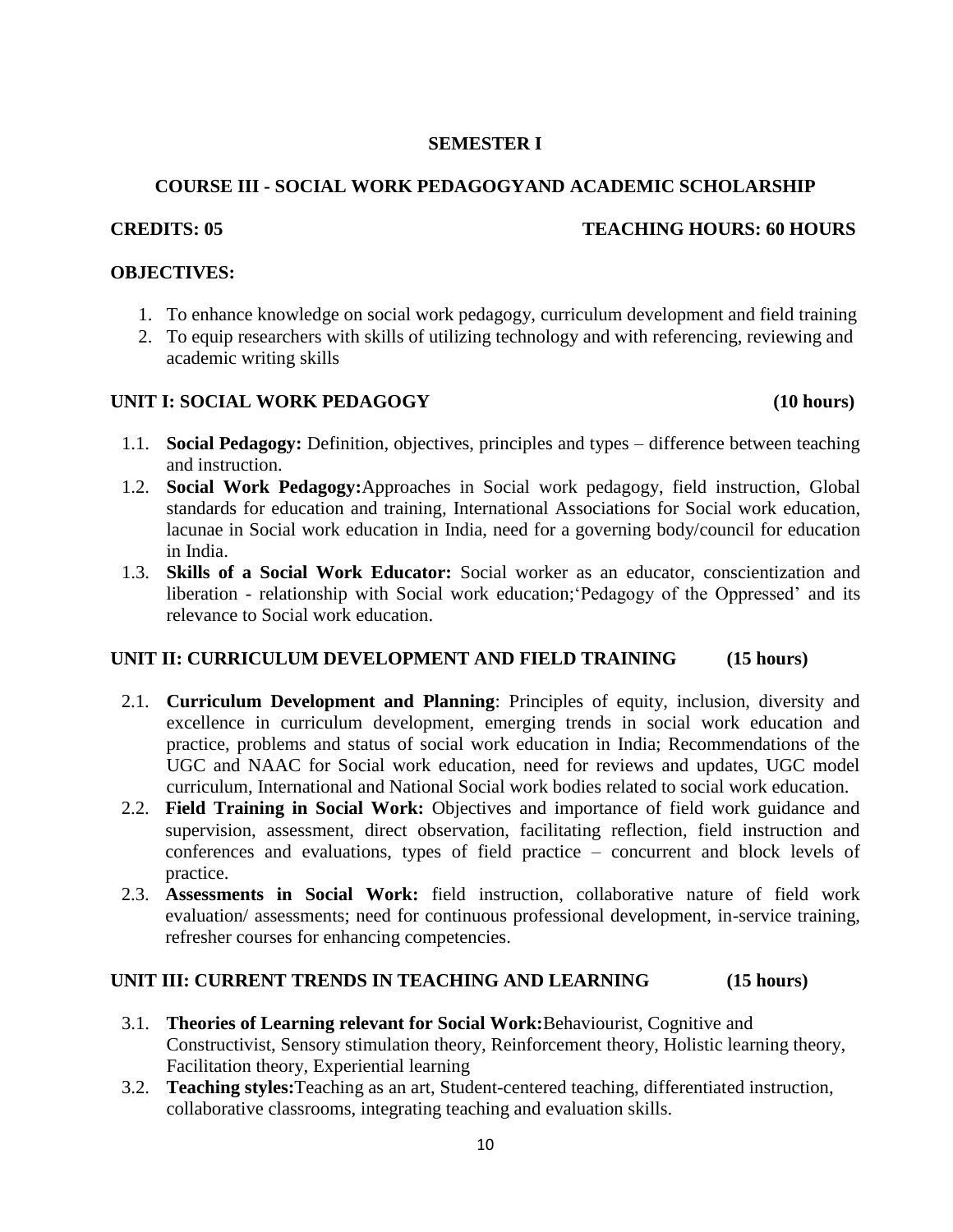3.3. **Learning and supervisory styles:**UNESCO's four pillars of learning, seven learning styles **-** visual, aural, verbal, physical, logical, social and solitary;independent and self-regulated learning, reinforced learning, peer learning, peer feedback and peer assessment, project based, problem-based and outcome based learning, blended learning,seminars, workshops, symposium and panel discussions.

# **UNIT IV: TECHNOLOGY IN SOCIAL WORK EDUCATION AND PRACTICE (10 hours)**

- 4.1. **Learning Management Systems:** Web based learning. concept and meaning, web conferencing, webcasting, screen casting, online learning, digital teaching platforms – MOOCS, NPTEL, EDUSAT and ETV, Webinars, advantages and disadvantages of webbased learning and distance education for Social work
- 4.2. **ICT and Social Media for scholarship, practice and activism**:On-line journals, e-books, Courseware, Tutorials, Technical reports, e-books; websites; academia.edu, google scholar, researchgate, blogs, online campaigns through Facebook,Twitter, MySpace, LinkedinInstagram, online activist networks - change.org, avaaz.org, social media apps and other networking sites.
- 4.3. **Select case studies on use of technologies relevant to Social Work:***Jan Lokpal* (anticorruption Bill), *BelBajao*, (reducing domestic violence) @bloodaid (online blood bank).

# **UNIT V: ACADEMIC SCHOLARSHIP AND WRITING (10 hours)**

- 5.1. **Academic Scholarship and Writing:**Concept, types, concept paper, empirical papers, thesis, monograph, researchproposals, literature reviews, essays, report writing, records, annotated bibliography
- 5.2. **Styles of Academic Writing, Journal Articles**. Prepublication and article writing guidelines, citation and pattern and referencing styles, avoiding plagiarism; Report writing: Interpretation and report generation, making appropriate use of bibliography, reference and quoting, article writing for publication.
- 5.3. **Skills in Academic Writing:**connecting ideas, reflective writing, clarity and focus, editing, expressing voice in social work academic writing, Formatting and styles, APA style, MLA style, acknowledging sources.

# **REFERENCES**

- 1. Bela Rani Sharma (2007), Curriculum Reforms and Teaching Methods, Sarup and Sons, New Delhi.
- 2. Don Skinner (2005), Teaching, Training, Edinburgh University Press Ltd, Edinburg.
- 3. Friere, Paul, (2014) Pedagogy of the Oppressed, (Pedagogia do Oprimido) Herder and Herder, New York
- 4. Friere, Paul, (2014) Pedagogy of Hope: Reliving Pedagogy of the Oppressed, New York: Bloomsbury, p.67.
- 5. Jonathan Anderson and Ton Van Weart, ( 2002)Information and Communication Technology in Education, A Curriculum for Schools and programmes of Teacher Development, UNESCO
- 6. Kumar, KL (2008) Educational Technology, New Age International Publishers, New Delhi.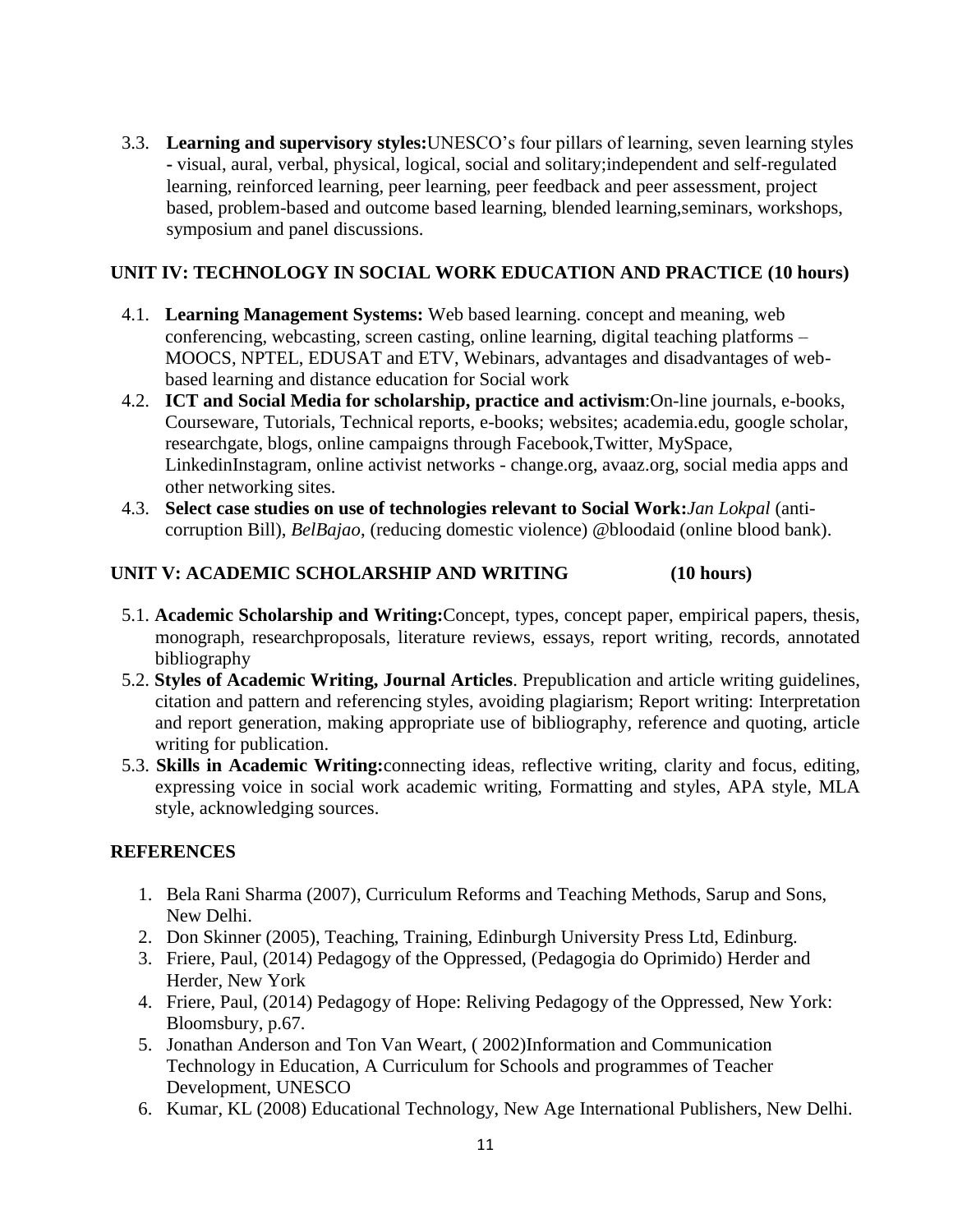- 7. Mangal, S.K., (2002). Essentials of Teaching Learning and Information Technology, Tandon Publications, Ludhiana
- 8. Michael, D and William (2000), Integrating Technology into Teaching and Learning: Concepts and Applications, Prentice Hall, New York.
- 9. Pandey, S.K., (2005) Teaching Communication, Commonwealth Publishers, New Delhi.
- 10. Ram Babu, A. and Dandapani. S., (2006) Microteaching (C0l. 1&2), Neelkamal Publications, Hyderabad.
- 11. Singh, V.K. and Sudarshan, K.N., (1996), Computer Education, Discovery Publishing Company, New York.
- 12. Sharma R.A. (2006), Fundamentals of Educational Technology, Surya Publications, Meerut.
- 13. Tara Earls Larrison& Wynne S. KorrFull Terms & Conditions of access and use can be found

a[thttp://www.tandfonline.com/action/journalInformation?journalCode=uswe20J](http://www.tandfonline.com/action/journalInformation?journalCode=uswe20)ournal of Social Work EducationISSN: 1043-7797 (Print) 2163-5811 (Online) Journal homepage: http://www.tandfonline.com/loi/uswe2

## **SEMESTER I**

# **COURSE IV – FIELD WORK PRACTICUM**

## **CREDITS: 05 HOURS: 7hrs per day**

The candidate under the supervision of the Field Work Supervisor will develop a model based on her/his area of specialization and in the area of her/his Research topic, using any Social Work Theory/Method in which she/he will demonstrate sufficient knowledge, skills and intervention (Intervention is a compulsory component).

The candidate will make a pre-practicum presentation of the proposed field practicum. On approval he/she will plan the intervention in a specified area and complete the practicum in the said period of time.

On completion she/he will submit a typed and bound monograph to the department and present it in a seminar organised by the department.

Marks awarded will be as follows:

#### INTERNAL

- 1. Pre-Practicum Presentation: 10 marks
- 2. Assessment by Supervisor : 30 marks